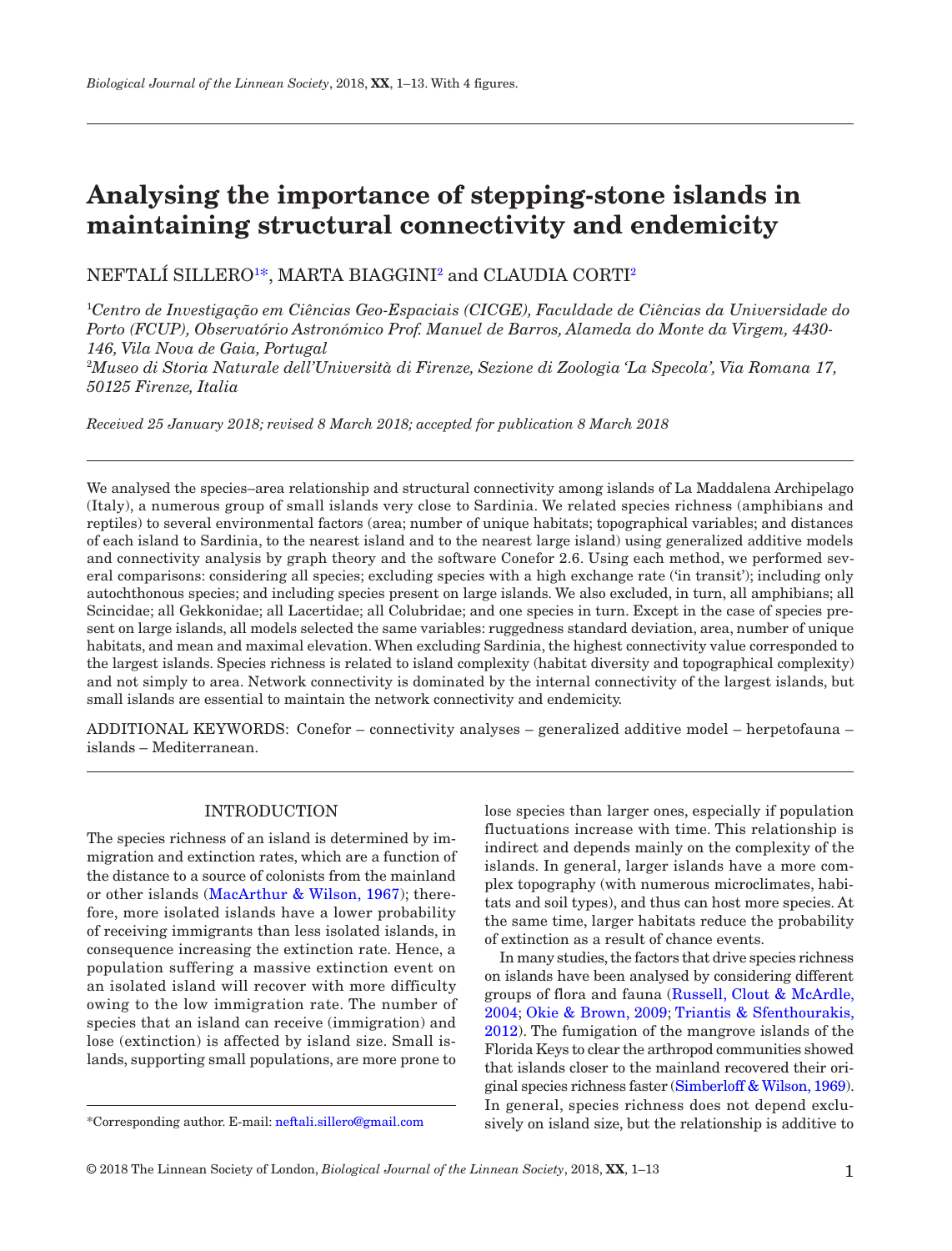climate and isolation variables [\(Kalmar & Currie, 2006\)](#page-11-5). Although nowadays the accuracy in measuring the surface of an island is greater, a better relationship is not achieved by considering island size alone [\(Triantis](#page-11-6) *et al.*, [2008](#page-11-6)); better results are obtained when variables such as habitat heterogeneity are added. Other variables can be the distance to the continent, degree of isolation (distance to the nearest island and/or mainland), island age, initial plant and animal composition, ocean currents and, of course, human activity. In fact, the species composition of many islands has been modified by humans, for instance by the introduction of new species. This has happened on many Mediterranean islands [\(Corti](#page-11-7) *et al.*, [1999a, b;](#page-11-7) Ficetola, [Thuiller & Padoa-Shioppa, 2009;](#page-11-8) [Stuckas](#page-11-9) *et al.*, 2011), where conservation measures are essential because these islands host many endemic species (Corti *et al.*[, 1999a, b\)](#page-11-7).

The study case we describe here deals with a group of numerous small islands belonging to the La Maddalena Archipelago near the large island of Sardinia, Italy. The Archipelago hosts 17 species: three amphibians and 14 reptiles ([Table 1\)](#page-1-0). Our objective was twofold: we aimed to test the species–area relationship and to analyse connectivity among islands. Specifically, we wanted to analyse whether area or other environmental factors are driving the species richness of amphibians and reptiles in the La Maddalena system and to identify the islands that promote migration within the system. We tested the relationship of species richness with several environmental factors through generalized additive models (GAMs) and connectivity analysis using graph theory and the software Conefor 2.6.

## MATERIAL AND METHODS

## STUDY AREA

La Maddalena Archipelago (Sardinia, Italy), situated in the Strait of Bonifacio, between Corsica and northeast Sardinia, comprises seven main islands (La Maddalena, Caprera, Spargi, Santo Stefano, Santa Maria, Budelli and Razzoli; with surfaces ranging from  $1.673$  to  $20.116 \text{ km}^2$ ) and  $> 50$  islets and rocks. The current arrangement of the Archipelago can be traced back to the last glacial maximum, ~18 000 years ago, and to the subsequent eustatic changes in sea level. The islands belonging to La Maddalena Archipelago derive from the Sardinian– Corsican Massif fragmentation, which occurred during the Miocene, with the separation of the two main islands and the origin of the Strait of Bonifacio [\(Cesaraccio, 1990](#page-10-0)).

The hydrographic network of the Archipelago is extremely reduced and mainly dependent on rainfall. Watercourses, with torrential regimes (and artificial basins), are present on La Maddalena and Caprera islands; small coastal wetlands are also present on some of the biggest islands. Average annual precipitation ranges between 600 and 700 mm, and the average annual temperature is  $\sim$ 17 °C; dominant and rough winds blow from the west [\(Bocchieri](#page-10-1) [1992](#page-10-1)).

For further information about geological and botanical features of the Archipelago see, for example, [Bocchieri \(1992\)](#page-10-1), [Biondi & Bagella \(2005\)](#page-10-2) and [Ulzega](#page-11-10) [\(1996\).](#page-11-10)

| Type       | Family           | <b>Species</b>                                   |
|------------|------------------|--------------------------------------------------|
| Amphibians | Discoglossidae   | <i>Discoglossus sardus</i> Tschudi in Otth, 1837 |
|            | <b>Bufonidae</b> | Bufo balearicus Boettger, 1880                   |
|            | Hylidae          | $Hyla$ sarda (De Betta, 1857)                    |
| Reptiles   | Emydidae         | <i>Emys orbicularis</i> (Linnaeus, 1758)         |
|            | Testudinidae     | Testudo hermanni Gmelin, 1789                    |
|            | Testudinidae     | Testudo marginata Schoepff, 1792                 |
|            | Gekkonidae       | Euleptes europaea (Gené, 1839)                   |
|            | Gekkonidae       | <i>Hemidactylus turcicus</i> (Linnaeus, 1758)    |
|            | Gekkonidae       | Tarentola mauritanica (Linnaeus, 1758)           |
|            | Lacertidae       | Algyroides fitzingeri (Wiegmann, 1834)           |
|            | Lacertidae       | Archaeolacerta bedriagae (Camerano, 1885)        |
|            | Lacertidae       | Podarcis siculus (Rafinesque, 1810)              |
|            | Lacertidae       | Podarcis tiliguerta (Gmelin, 1789)               |
|            | Scincidae        | Chalcides chalcides (Linnaeus, 1758)             |
|            | Scincidae        | <i>Chalcides ocellatus</i> (Forskål, 1775)       |
|            | Colubridae       | <i>Hierophis viridiflavus</i> (Lacépède, 1789)   |
|            | Colubridae       | <i>Natrix maura</i> (Linnaeus, 1758)             |

<span id="page-1-0"></span>**Table 1.** List of amphibian and reptile species occurring on La Maddalena islands (Sardinia, Italy)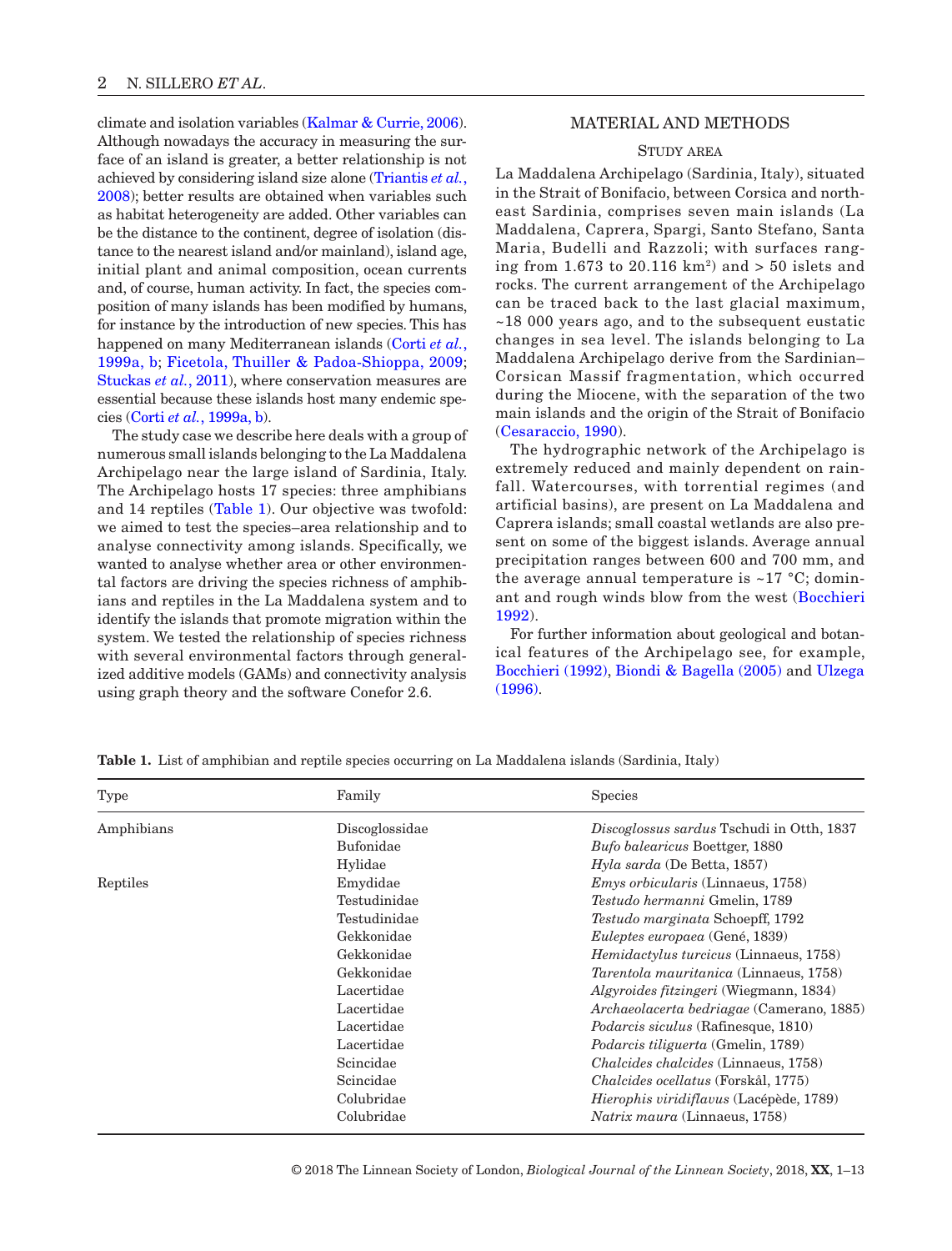## Sampling methodS

Sampling surveys on 51 islands, islets and rocks were carried out mainly in spring and late summer in 2011, 2012 and 2014. We aimed at:  $(1)$  updating the checklist of reptile species on those islands for which previous data were available; and (2) gathering data on the presence of species on those islets for which no data were available. The updated information on the herpetofauna of the Archipelago after the surveys performed in 2011–2012 is reported by [Corti](#page-10-3) *et al.* [\(2014\)](#page-10-3). In 2014, the surveys confirmed the results obtained in 2011–2012 on 12 islands and islets. We used the visual encounter survey technique ([Crump](#page-11-11) [& Scott, 1994\)](#page-11-11), along transects or during free search (also looking under rocks and vegetation and inside rock crevices), depending on environmental features. The smallest islets and the rocks were searched entirely, whereas on bigger islands we performed multiple surveys in different habitats. To identify the presence of some species, such as *Euleptes europaea* (Gené, 1839), which is particularly elusive and with mainly nocturnal habits, we searched and identified faecal pellets, typically deposited on rocks and inside crevices. We also performed nocturnal surveys on some islands.

We also considered bibliographical data derived from investigations carried out in the 1980s ([Lanza,](#page-11-12) [1983a,](#page-11-12) [b;](#page-11-13) [Cesaraccio & Lanza, 1984;](#page-10-4) [Lanza, Cesaraccio](#page-11-14) [& Malenotti, 1984;](#page-11-14) Borri *et al.*[, 1988\)](#page-10-5) and summarized by [Poggesi](#page-11-15) *et al.* (1996) and [Corti, Lo Cascio & Razzetti](#page-11-16) [\(2006\)](#page-11-16). Corti *et al.* [\(2014\)](#page-10-3) reported an update of information on the herpetofauna of the Archipelago.

#### ENVIRONMENTAL DATA

We considered only those environmental data with enough variability in the Archipelago. Therefore, we excluded climatic variables because all the islands have a similar climate, owing to their small size. We used the following environmental variables to characterize the islands of the Archipelago: area (calculated using GIS layers provided by the La Maddalena Archipelago National Park); islands' centroids (*x* and *y* coordinates); number of unique habitats (calculated using the CORINE dataset from the European Environmental Agency); topographical variables (obtained from the ASTER Global Digital Elevation Model: mean, maximum and SD of elevation, and mean, maximum and SD of ruggedness index). In addition to these variables, we calculated the distance of each island to Sardinia, to the nearest island and to the nearest big island (La Maddalena, Caprera, Spargi, Santo Stefano, Santa Maria, Budelli and Razzoli islands; [Fig. 1\)](#page-3-0). All procedures were performed with the software QGIS 2.18.

#### STATISTICAL ANALYSIS

We analysed the relationships among the species richness, environmental and distance variables of islands using three different methods: Spearman's correlation, GAMs and connectivity analysis. Each method was performed through several comparisons: considering all species [\(Table 1\)](#page-1-0); excluding species 'in transit' (those species with a high exchange rate), namely *Chalcides ocellatus*, *Podarcis siculus* and *Hierophis viridiflavus*; including only autochthonous/endemic Sauria species (from less to more complex habitats: *E. europaea*, *Podarcis tiliguerta*, *Archaeolacerta bedriagae* and *Algyroides fitzingeri*); and including species present on island types A (size  $\leq 10000$  m<sup>2</sup>), B (size  $\leq 100$ 000 m<sup>2</sup>) and C (size  $\leq$  1 000 000 m<sup>2</sup>) following [Poggesi](#page-11-15) *et al.* [\(1996\)](#page-11-15). La Maddalena Islands were classified into five categories depending on size, from A (smallest area) to E (largest area) [\(Poggesi](#page-11-15) *et al.*, 1996). In addition to these comparisons, we excluded, in turn, all amphibians (*Discoglossus sardus*, *Bufo balearicus* and *Hyla sarda*); all Scincidae (*Chalcides chalcides* and *C. ocellatus*); all Gekkonidae (*E. europaea*, *Hemidactylus turcicus* and *Tarentola mauritanica*); the four Lacertidae (*A. fitzingeri*, *A. bedriagae*, *Podarcis siculus* and *P. tiliguerta*); all Colubridae (*H. viridiflavus* and *Natrix maura*); and the following species in turn: *Hyla sarda*, *E. europaea*, *Tarentola mauritanica*, *C. ocellatus*, *H. viridiflavus*, *Podarcis siculus* and *P. tiliguerta*. When excluding one species in turn we did not consider the following species owing to their very low sample size: *Discoglossus sardus* (2), *Bufo balearicus* (2), *A. fitzingeri* (3), *A. bedriagae* (3), *C. chalcides* (1), *Hemidactylus turcicus* (3), *Natrix maura* (3) and *Testudo marginata* (2). *Emys orbicularis* and *Testudo hermanni* were not sighted during fieldwork surveys. These analyses provided information on different connectivity patterns attributable to taxonomical or guild groups; species groups are not equally affected by the same variables [\(Russell](#page-11-1) *et al.*, 2004; [Kalmar &](#page-11-5) [Currie, 2006](#page-11-5); [Triantis](#page-11-6) *et al.*, 2008; [Okie & Brown, 2009](#page-11-2); [Triantis & Sfenthourakis, 2012\)](#page-11-3).

For each comparison, we measured the importance of each environmental variable to the species richness by non-parametric Spearman's correlation. We wanted to know whether correlation values for each variable changed along the comparisons.We used non-parametric GAM to analyse the relationship of species richness with the environmental variables, after rejecting normality. The GAM is a generalized linear model in which the linear predictor depends in a linear manner on unknown smooth functions of some predictor variables, and interest focuses on inference about these smooth functions. The model relates a univariate response variable, *Y*, to some predictor variables, *Xi* . An exponential family distribution is specified for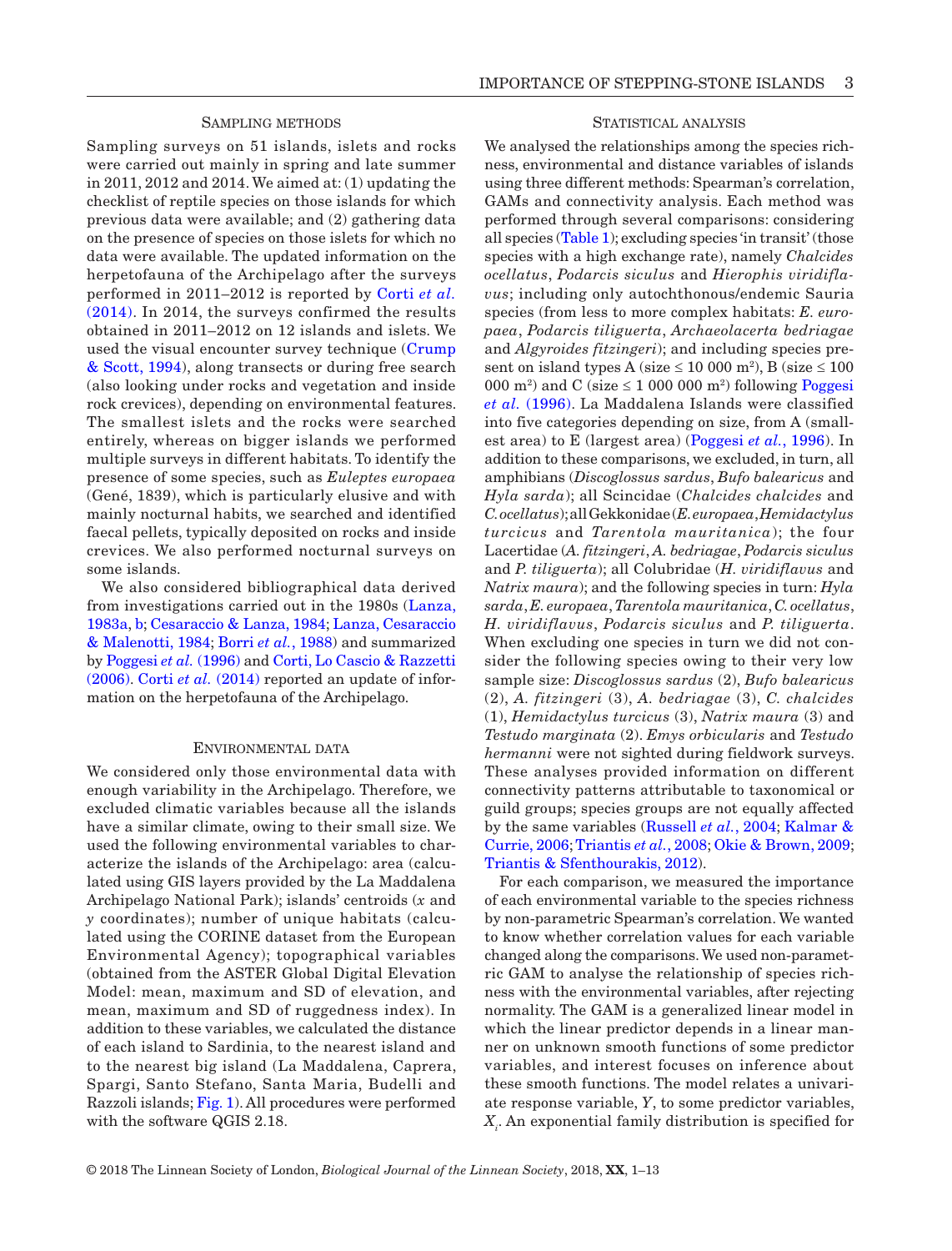

<span id="page-3-0"></span>**Figure 1.** A, location (Sardinia, Italy). B, map of La Maddalena Archipelago.

*Y* (in this case, Poisson distributions because variable *Y* is species richness) along with a link function, *g* (for example, the identity or log functions), relating the expected value of *Y* to the predictor variables. Generalized additive model analyses were performed with a stepwise process. The correlation matrix and GAM analysis were performed using R software.

#### CONNECTIVITY ANALYSIS

Graph theory is the study of 'graphs', mathematical structures composed of nodes (or vertices) and links (lines or edges) in order to model pairwise relationships between objects ([Saura & Torné, 2009](#page-11-17)). Nodes are characterized by an attribute (e.g. area, habitat suitability) and links by Euclidean or environmental distance. Therefore, graph theory considers functional connectivity by using dispersal distances and the behavioural response of individuals or species to the physical structure of the landscape, and not only the spatial arrangement of the habitat (structural connectivity or topology). A graph may be undirected, meaning that there is no distinction between the two vertices associated with each edge, or its edges may be directed from one vertex to another.

We performed a connectivity analysis using the freeware Conefor 2.7.1 by command line ([Saura & Torné,](#page-11-18) [2012\)](#page-11-18) and the authors' recommended probability connectivity (PC) index ([Saura & Pascual-Hortal, 2007\)](#page-11-19). Conefor works exclusively with symmetrical relationships, thus without distinction on the connecting direction. We considered the islands as nodes (the elements hosting suitable habitats where species can establish populations) and the sea among islands as links (without suitable habitats and thus species populations). Therefore, species dispersion occurs among nodes through links. We characterized nodes (islands) with area size and links (sea) with the Euclidean distance among islands. We performed the analysis two times, including and excluding Sardinia, in order to understand connectivity patterns inside La Maddalena Archipelago. This approach classifies the islands as connected or not, with regard to a distance threshold (i.e. dispersal capacity of the animals), which has to be defined previously. Information about dispersal ability of the Italian amphibians and reptiles is limited, and almost non-existent about sea dispersal events. In the case of studies about dispersion in terrestrial environments in Central Europe, dispersal distance is very variable among species [\(Kovar](#page-11-20) *et al.*, 2009). Thus,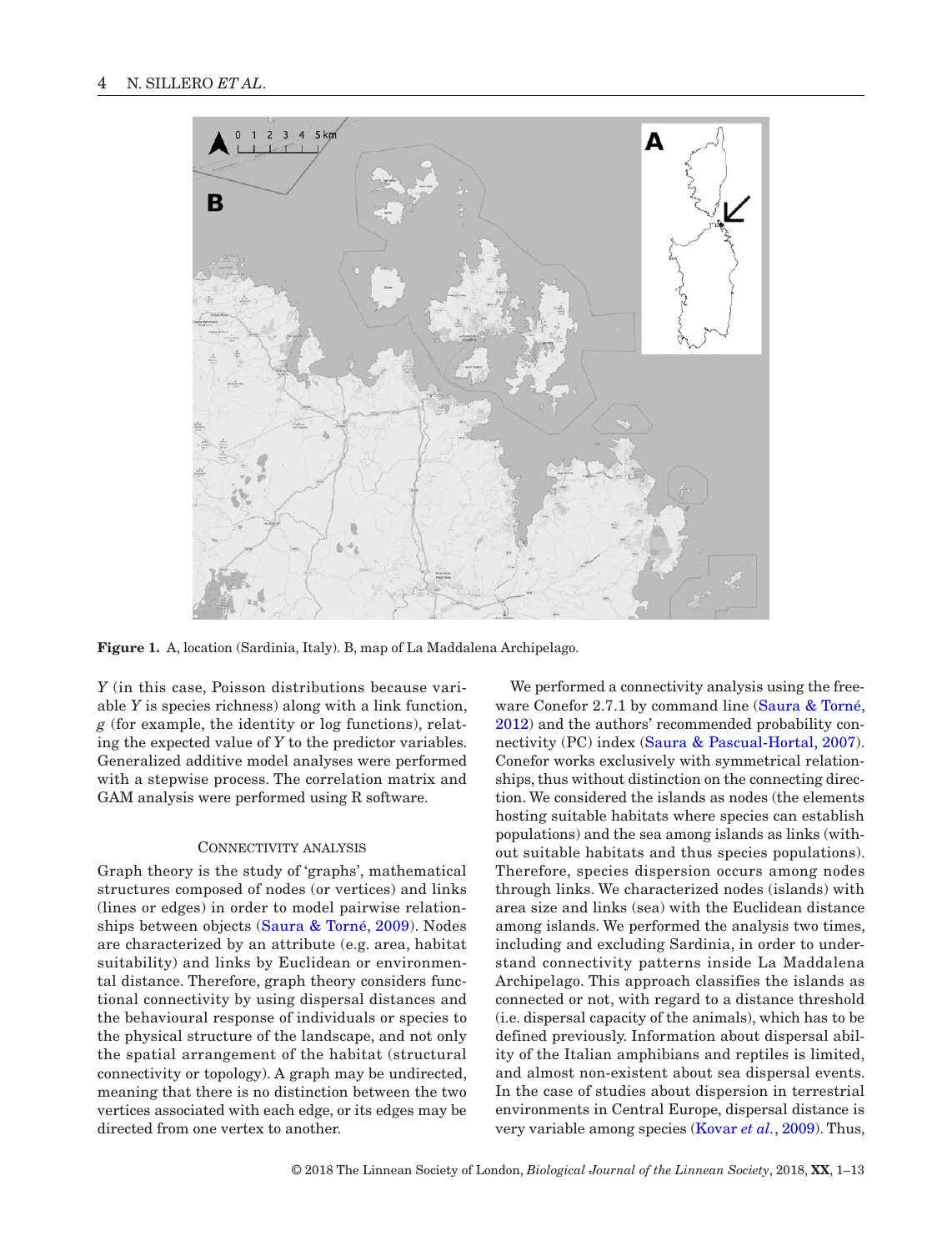we established several thresholds from 500 to 9000 m with increments of 500 m. For each distance threshold, we calculated the overall value of connectivity of the entire network and used this value as a reference for the following steps. Subsequently, we applied a jackknife analysis, removing one island at the time from the analysis and recalculating the overall value of connectivity for the study area. The more the removed islands lowered the overall value, the greater was its importance for the connectivity of the landscape. We used the difference between the overall value for the entire network of islands and the same value for the Archipelago missing one of the islands. The higher the value of dPC, the higher the importance of the deleted node (island):

$$
dPC = PC_{entire network} - PC_{network node x}
$$

The importance values of the PC index can be partitioned in three different fractions (intra, flux and connector) considering how a particular element, *k* (node or link), contributes to the overall connectivity [\(Saura](#page-11-21) [& Rubio, 2010\)](#page-11-21):

## $dPC_k = dPCintra_k + dPCflux_k + dPCconnector_k$

The d ${\rm PChstra}_k$  is the intra-patch connectivity contribution of the patch *k*, i.e. the internal connectivity of the patch *k*, dependent on the available habitat area (or any other patch attribute). Links do not contribute to this fraction, as they contain no habitat. Therefore,  $\mathrm{dPUntra}_{\scriptscriptstyle{k}}$  does not depend on patch  $k$  connectivity to other patches or dispersal distance of the focal species;  $\mathrm{dPUntra}_k$  is the same whenever patch  $k$  is completely isolated or not. The dPCflux $_{_{k}}$  is the flux of dispersion, starting or ending on patch *k*, to all the rest of connected patches. The  $\mathrm{dPCTlux}_{k}$  depends on the patch attribute (e.g. area) and on the patch position within the network. Thus, the higher the patch attribute, the higher the flux value. As in the previous fraction dPCintra<sub>k</sub>, links do not contribute through this fraction because they contain no habitat and, consequently, there is no flux within links. The dPCflux $_{k}$  measures dispersion through patch  $k$ but not its importance in maintaining connectivity among patches. This is measured by  $\mathrm{dPComnector}_k$ , i.e. the contribution of patch or link *k* (as a connecting element or a stepping stone) to the connectivity among patches. Therefore,  $\mathrm{dPCconnect}_{k}$  depends only on the topological position of patch or link *k* in the network and not on patch attribute (e.g. area). In conclusion, dPC of patch *k* will be higher or lower depending on its attribute and topological position within the network. When patch *k* is completely isolated, it will contribute to  $\mathrm{dPC}_k$  through  $\mathrm{dP C intra}_k$ . When patch *k* is connected to other patches, it will

contribute to  $\mathrm{dPC}_k$  through  $\mathrm{dP Cintra}_k$  and  $\mathrm{dP Cflux}_k$ , but also through  $\mathrm{dPComnector}_k,$  depending on its topological position. Thus, we analysed the contribution of these three fractions to the overall connectivity (dPC) for each island of La Maddalena Archipelago.

In addition to the PC index, we used also the betweenness centrality (BC) index, which measures the frequency with which a patch falls between other pairs of patches in the network ([Saura & Rubio, 2010\)](#page-11-21). The BC index is calculated by finding the shortest paths between every pair of patches in the network and then counting the number of times those paths cross each node [\(Saura & Rubio, 2010\)](#page-11-21).

#### **RESULTS**

#### SpecieS richneSS and compoSition

Seventeen species are present on the islands of La Maddalena Archipelago: three amphibians and 14 reptiles ([Table 1\)](#page-1-0). The islands with the highest number of species are La Maddalena Island (17) and Caprera Island (16; [Supporting Information,](http://academic.oup.com/biolinnean/article-lookup/doi/10.1093/biolinnean/bly033#supplementary-data) Table S1; [Fig. 1](#page-3-0)). The most common species are *E. europaea* and *P. tiliguerta*. There are 11 islands with no species, and 17 with one or two species [\(Supporting Information,](http://academic.oup.com/biolinnean/article-lookup/doi/10.1093/biolinnean/bly033#supplementary-data) [Table S1](http://academic.oup.com/biolinnean/article-lookup/doi/10.1093/biolinnean/bly033#supplementary-data); [Fig. 1\)](#page-3-0).

#### **CORRELATIONS**

Almost all correlations among species richness and the environmental variables showed the same pattern [\(Table 2](#page-5-0)); the most correlated variables were the number of unique habitats, as well as maximal and SD elevation. There were three exceptions: the comparison without species 'in transit'; with only autochthonous species; and with species present on islands of type A, B and C. In the first case, the most important variable was the number of unique habitats, followed by area and maximal elevation; in the second case, the most important variables were mean and SD elevation; and in the third case, the most important variables were the number of unique habitats and the area.

#### generalized additive modelS

The pattern in the GAM results was also similar among comparisons. Except in the case of species present on islands of type A, B and C, all models selected the same variables ([Table 3\)](#page-6-0): SD of ruggedness, area, number of unique habitats, and mean and maximal elevation. The model for the number of autochthonous species selected only three (SD of ruggedness, area and number of unique habitats) of these five variables, but only SD of ruggedness was significant. For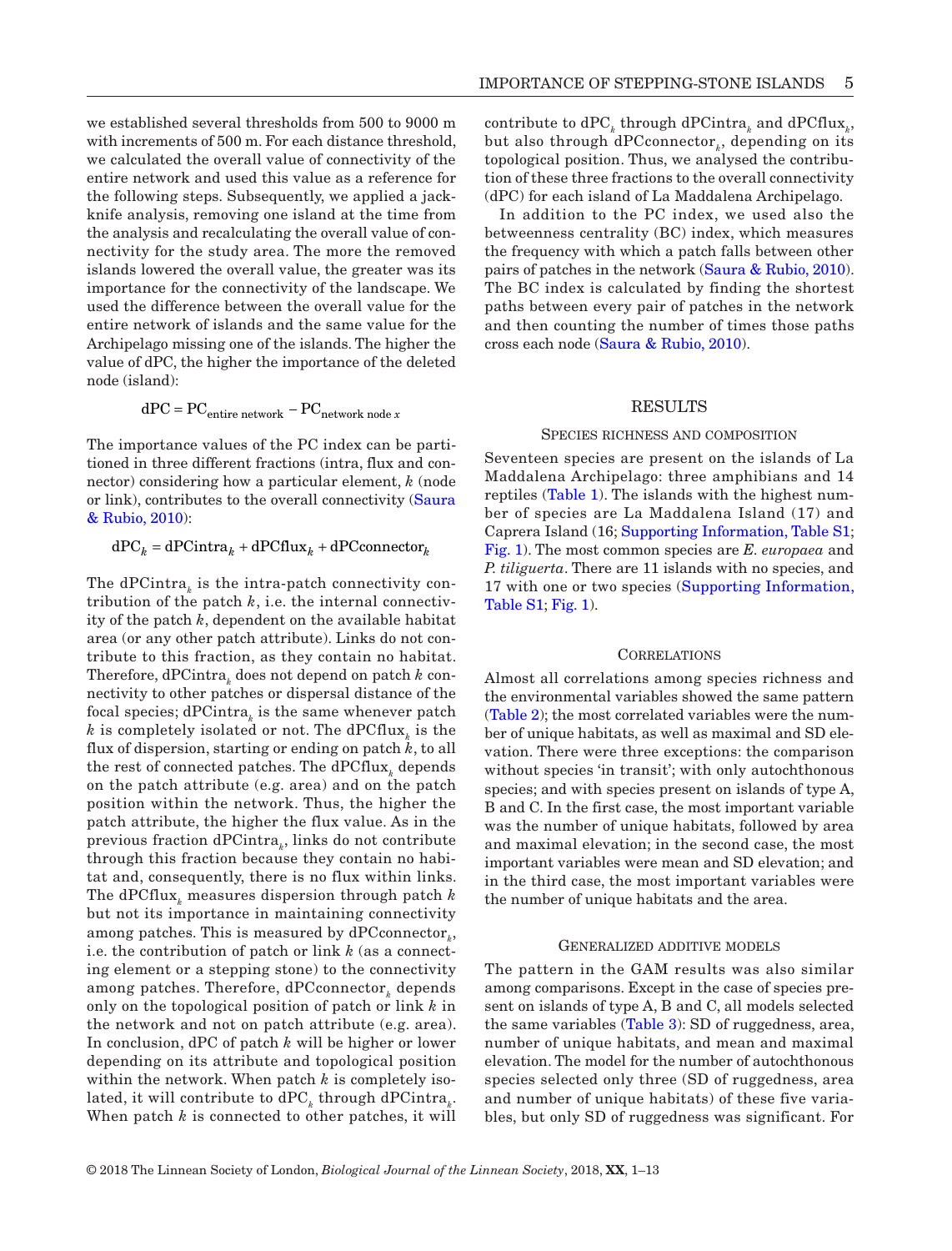<span id="page-5-0"></span>

| Comparison         | of unique<br>Number<br>habitats | elevation<br>Maximal | $\mathbf{a}$<br>elevatio<br>SD of | elevation<br>Mean | Area | ruggedness<br>Maximal | ruggedness<br>Mean | ruggedness<br>SD of | X       | ≻       | islands | Distance to Distance to<br>big island | to Sardinia<br>Distance |
|--------------------|---------------------------------|----------------------|-----------------------------------|-------------------|------|-----------------------|--------------------|---------------------|---------|---------|---------|---------------------------------------|-------------------------|
| All species        | 0.91                            | 0.85                 | 0.85                              | 0.83              | 0.80 | 0.75                  | 0.65               | 0.63                | $-0.04$ | $-0.02$ | $-0.09$ | $-0.13$                               | $-0.35$                 |
| No Amphibians      | 0.90                            | 0.83                 | 0.83                              | 0.81              | 0.78 | 0.75                  | 0.65               | 0.63                | $-0.01$ | $-0.04$ | $-0.10$ | $-0.11$                               | $-0.36$                 |
| No Scincidae       | 0.91                            | 0.85                 | 0.85                              | 0.83              | 0.80 | 0.74                  | 0.63               | 0.61                | $-0.06$ | 0.01    | $-0.10$ | $-0.16$                               | $-0.34$                 |
| No Gekkonidae      | 0.92                            | 0.87                 | 0.86                              | 0.85              | 0.82 | 0.77                  | 0.66               | 0.63                | $-0.02$ | $-0.03$ | $-0.10$ | $-0.12$                               | $-0.36$                 |
| No Lacertidae      | 0.93                            | 0.86                 | 0.86                              | 0.83              | 0.83 | 0.75                  | 0.64               | 0.62                | $-0.03$ | $-0.02$ | $-0.08$ | $-0.11$                               | $-0.35$                 |
| No Colubridae      | 0.91                            | 0.85                 | 0.84                              | 0.83              | 0.80 | 0.74                  | 0.64               | 0.60                | $-0.04$ | $-0.02$ | $-0.08$ | $-0.14$                               | $-0.37$                 |
| No species 'in     | 0.94                            | 0.86                 | 0.85                              | 0.83              | 0.87 | 0.72                  | 0.58               | 0.54                | $-0.09$ | 0.04    | $-0.07$ | $-0.17$                               | $-0.33$                 |
| transit'           |                                 |                      |                                   |                   |      |                       |                    |                     |         |         |         |                                       |                         |
| Autochthonous      | 0.68                            | 0.68                 | 0.69                              | 0.70              | 0.53 | 0.64                  | 0.61               | 0.59                | $-0.06$ | $-0.02$ | $-0.06$ | $-0.14$                               | $-0.33$                 |
| species            |                                 |                      |                                   |                   |      |                       |                    |                     |         |         |         |                                       |                         |
| Islands A, B, C    | 0.75                            | 0.29                 | 0.30                              | 0.32              | 0.65 | 0.30                  | 0.33               | 0.35                | 0.20    | $-0.20$ | $-0.07$ | 0.07                                  | $-0.21$                 |
| No D. sardus       | 0.90                            | 0.84                 | 0.84                              | 0.82              | 0.78 | 0.75                  | 0.65               | 0.62                | $-0.03$ | $-0.02$ | $-0.10$ | $-0.12$                               | $-0.35$                 |
| No B. balearicus   | 0.91                            | 0.85                 | 0.85                              | 0.83              | 0.81 | 0.75                  | 0.65               | 0.62                | $-0.02$ | $-0.03$ | $-0.09$ | $-0.12$                               | $-0.37$                 |
| No H. sarda        | 0.91                            | 0.85                 | 0.85                              | 0.83              | 0.80 | 0.76                  | 0.66               | 0.63                | $-0.03$ | $-0.02$ | $-0.09$ | $-0.12$                               | $-0.35$                 |
| No T. hermanni     | 0.91                            | 0.85                 | 0.85                              | 0.84              | 0.79 | 0.76                  | 0.66               | 0.63                | $-0.04$ | $-0.02$ | $-0.09$ | $-0.12$                               | $-0.35$                 |
| No T. marginata    | 0.91                            | 0.85                 | 0.85                              | 0.84              | 0.79 | 0.75                  | 0.66               | 0.63                | $-0.03$ | $-0.02$ | $-0.09$ | $-0.12$                               | $-0.36$                 |
| No E. europaea     | 0.93                            | 0.87                 | 0.86                              | 0.85              | 0.82 | 0.76                  | 0.65               | 0.62                | $-0.04$ | $-0.01$ | $-0.10$ | $-0.13$                               | $-0.35$                 |
| No H. turcicus     | 0.91                            | 0.85                 | 0.85                              | 0.84              | 0.79 | 0.76                  | 0.66               | 0.63                | $-0.04$ | $-0.02$ | $-0.09$ | $-0.12$                               | $-0.35$                 |
| No T. mauritanica  | 0.92                            | 0.85                 | 0.85                              | 0.83              | 0.81 | 0.75                  | $0.65\,$           | 0.63                | $-0.02$ | $-0.03$ | $-0.09$ | $-0.12$                               | $-0.36$                 |
| No A. fitzingeri   | 0.91                            | 0.84                 | 0.84                              | 0.82              | 0.80 | 0.75                  | 0.65               | 0.62                | $-0.03$ | $-0.02$ | $-0.10$ | $-0.12$                               | $-0.35$                 |
| No A. bedriagae    | 0.92                            | 0.85                 | 0.85                              | 0.83              | 0.81 | 0.75                  | 0.65               | 0.62                | $-0.02$ | $-0.03$ | $-0.09$ | $-0.12$                               | $-0.36$                 |
| No P. siculus      | 0.90                            | 0.85                 | 0.85                              | 0.84              | 0.79 | 0.76                  | 0.66               | 0.63                | $-0.04$ | $-0.01$ | $-0.09$ | $-0.12$                               | $-0.35$                 |
| No P. tiliguerta   | 0.93                            | 0.87                 | 0.87                              | 0.85              | 0.83 | 0.76                  | 0.65               | 0.61                | $-0.05$ | 0.00    | $-0.08$ | $-0.13$                               | $-0.34$                 |
| No C. ocellatus    | 0.92                            | 0.86                 | 0.85                              | 0.83              | 0.82 | 0.75                  | 0.63               | 0.60                | $-0.07$ | 0.02    | $-0.09$ | $-0.15$                               | $-0.33$                 |
| No H. viridiflavus | 0.92                            | 0.85                 | 0.85                              | 0.83              | 0.82 | 0.74                  | 0.63               | 0.59                | $-0.04$ | 0.02    | $-0.08$ | $-0.14$                               | $-0.37$                 |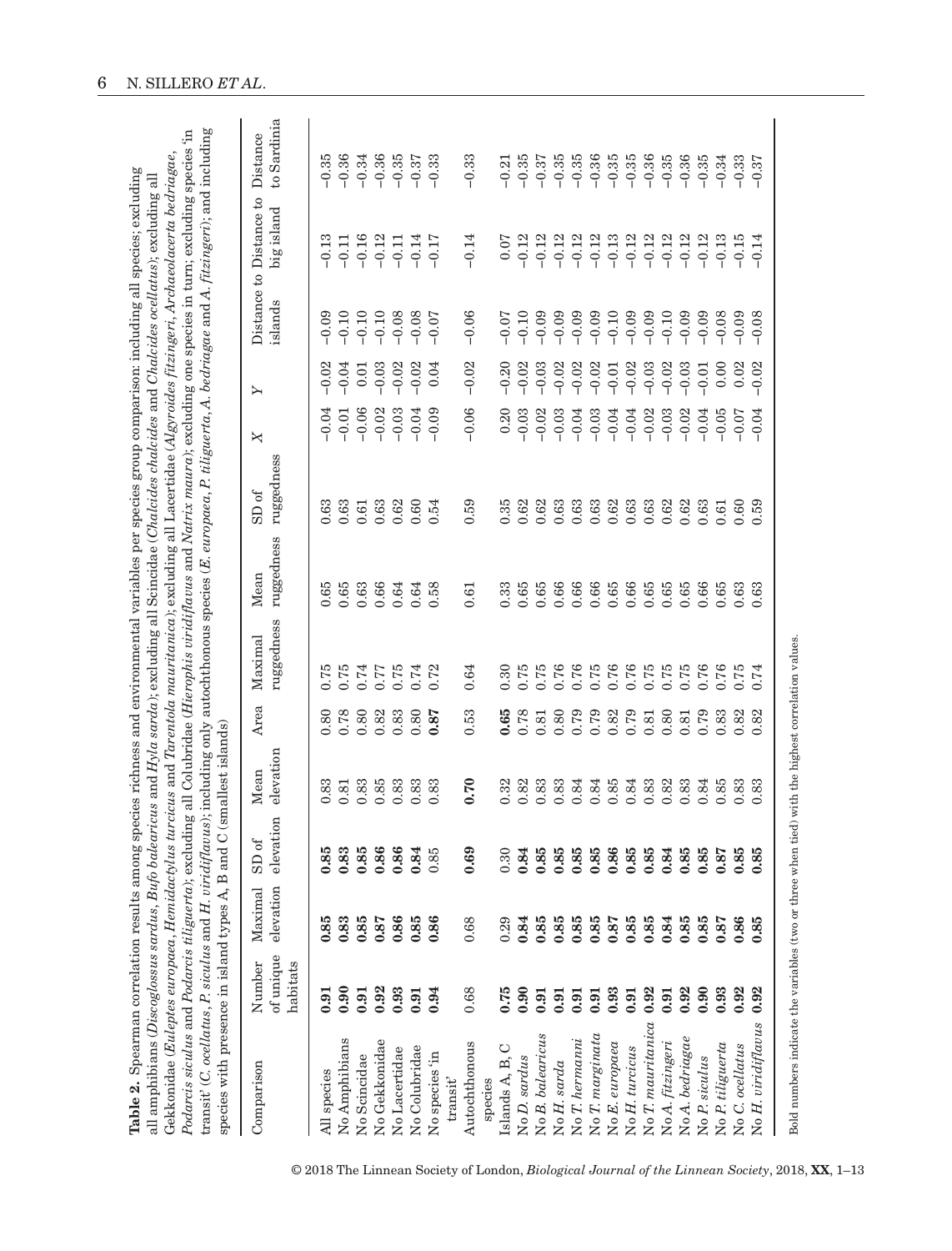<span id="page-6-0"></span>**Table 3.** Generalized additive model results *P*-values among species richness and environmental variables per species group comparison: including all species; excluding all amphibians (*Discoglossus sardus*, *Bufo balearicus* and *Hyla sarda*); excluding all Scincidae (*Chalcides chalcides* and *Chalcides ocellatus*); excluding all Gekkonidae (*Euleptes europaea*, *Hemidactylus turcicus* and *Tarentola mauritanica*); excluding all Lacertidae (*Algyroides fitzingeri*, *Archaeolacerta bedriagae*, *Podarcis siculus* and *Podarcis tiliguerta*); excluding all Colubridae (*Hierophis viridiflavus* and *Natrix maura*); excluding one species in turn; excluding species 'in transit' (*C. ocellatus*, *P. siculus* and *H. viridiflavus*); including only autochthonous species (*E. europaea*, *P. tiliguerta*, *A. bedriagae* and *A. fitzingeri*); and including species with presence on island types A, B and C (smallest islands)

| Comparison              | SD of ruggedness | Area   | Number of<br>unique habitats | Maximum<br>elevation | Mean elevation        |
|-------------------------|------------------|--------|------------------------------|----------------------|-----------------------|
| All species             | 0.0001           | 0.0001 | 0.0001                       | 0.8527               | 0.0002                |
| No amphibians           | 0.0001           | 0.0001 | 0.0001                       | 0.5039               | 0.0018                |
| No Scincidae            | 0.0001           | 0.0001 | 0.0001                       | 0.8800               | 0.0001                |
| No Gekkonidae           | 0.0001           | 0.0001 | 0.0001                       | 0.6296               | 0.0003                |
| No Lacertidae           | 0.0001           | 0.0001 | 0.0001                       | 0.6752               | 0.0001                |
| No Colubridae           | 0.0001           | 0.0001 | 0.0001                       | 0.8200               | 0.0001                |
| No species 'in transit' | 0.0001           | 0.0001 | 0.0001                       | 0.4600               | 0.0001                |
| Autochthonous species   | 0.0001           | 0.0517 | 0.0049                       |                      |                       |
| No D. sardus            | 0.0001           | 0.0001 | 0.0001                       | 0.6924               | 0.0002                |
| No B. balearicus        | 0.0001           | 0.0001 | 0.0001                       | 0.8314               | 0.0005                |
| No $H.$ sarda           | 0.0001           | 0.0001 | 0.0001                       | 0.6993               | 0.0004                |
| No T. hermanni          | 0.0001           | 0.0001 | 0.0001                       | 0.8681               | 0.0003                |
| No T. marginata         | 0.0001           | 0.0001 | 0.0001                       | 0.9334               | 0.0002                |
| No E. europaea          | 0.0001           | 0.0001 | 0.0001                       | 0.7400               | 0.0001                |
| No H. turcicus          | 0.0001           | 0.0001 | 0.0001                       | 0.8681               | 0.0003                |
| No T. mauritanica       | 0.0001           | 0.0001 | 0.0001                       | 0.6988               | 0.0005                |
| No A. fitzingeri        | 0.0001           | 0.0001 | 0.0001                       | 0.6389               | 0.0004                |
| No A. bedriagae         | 0.0001           | 0.0001 | 0.0001                       | 0.7547               | 0.0007                |
| No P. siculus           | 0.0001           | 0.0001 | 0.0001                       | 0.9594               | 0.0002                |
| No P. tiliguerta        | 0.0001           | 0.0001 | 0.0001                       | 0.9200               | 0.0001                |
| No C. ocellatus         | 0.0001           | 0.0001 | 0.0001                       | 0.9931               | 0.0001                |
| No H. viridiflavus      | 0.0001           | 0.0001 | 0.0001                       | 0.8800               | 0.0001                |
|                         | SD of ruggedness | Area   | Maximum<br>elevation         | Mean elevation       | Maximum<br>ruggedness |
| Islands A, B, C         | 0.0018           | 0.0001 | 0.0139                       | 0.1330               | 0.0627                |

No variables related to distances to islands were selected in any model.

the species of island types A, B and C, the selected variables were the maximum and SD of ruggedness, area, and mean and maximal elevation [\(Table 3\)](#page-6-0). The most important variables were SD of ruggedness, area and number of unique habitats, whereas mean and maximal elevation were not significant in the last step of GAM analyses, even in the case of species in island types A, B and C.

## CONNECTIVITY ANALYSIS

Sardinia obtained the highest dPC value of the network when included in the analysis, with values close to 100% of possible maximum ([Fig 2\)](#page-7-0). When Sardinia was excluded from the analysis, the picture changed completely, and the highest dPC value corresponded to La Maddalena Island, followed by Caprera and Spargi islands [\(Fig. 2\)](#page-7-0). Decomposition of dPC fractions for the entire Archipelago including Sardinia [\(Fig. 3](#page-8-0)) showed that connectivity was absolutely dominated by dPCintra, i.e. the internal connectivity of each island. When excluding Sardinia ([Fig. 3\)](#page-8-0), dPCintra was important until the distance threshold of 1000 m, and thereafter dPCflux (i.e. connectivity through islands) was the dominating fraction. In addition, from 1000 m on, dPCconnector (i.e. the contribution of each island to the connectivity among islands) decreased continuously. When analysing the dPC fractions for the islands (including Sardinia) with the highest contributions [\(Fig. 4\)](#page-9-0), Sardinia contributed to dPCintra and dPCflux, whereas Caprera Island contributed to dPCconnector. When excluding Sardinia [\(Fig. 4\)](#page-9-0),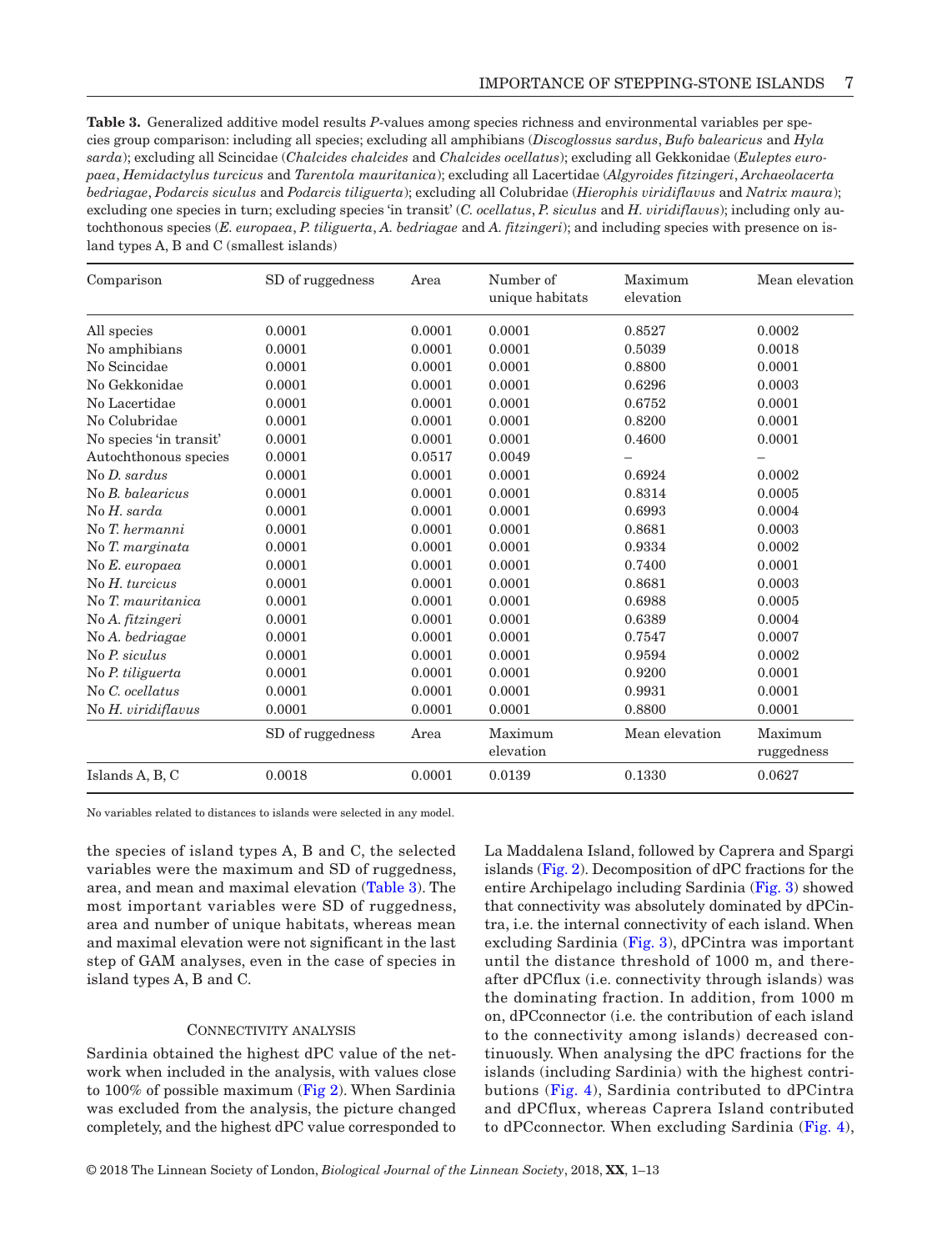

**Figure 2.** Conefor jackknife analysis of the connectivity index difference (dPC) between the overall value for the entire network of islands and the same value missing one of the islands. The dPC total values are represented by the entire network (with and without Sardinia) for each distance threshold considered (from 500 to 9000 m in increments of 500 m).

La Maddalena Island contributed to dPCintra and dPCflux; meanwhile, Scoglio 2 a Sud dell'Isolotto dei Paduleddi Settentrionale contributed to dPCconnector. In both cases (with and without Sardinia), trends of dPC fractions of islands with the highest contributions were similar to dPC fractions of the entire Archipelago [\(Fig. 4\)](#page-9-0).

Regarding the BC index, Spargiotto Islet was the most important island when including Sardinia, and Scoglio 2 a Sud dell'Isolotto dei Paduleddi Settentrionale when excluding Sardinia.

#### DISCUSSION

Univariate and multivariate analyses identified the number of unique habitats and mean elevation, respectively, as the most important factors to explain the species richness across different species groups.

#### **CORRELATIONS**

<span id="page-7-0"></span>Regarding species richness, island area showed a high correlation value in most of the comparisons performed. However, area was not the most important factor. The variables that were most highly correlated (and had high values) were the number of unique habitats, maximal elevation and SD of elevation. Only in the analyses excluding species 'in transit' and when including species present on islands of type A and B, C, area appeared as the second most important variable. Therefore, species richness is mainly influenced by the number of unique habitats, when considered independently from other factors. This relationship does not change among species groups, except for the number of autochthonous/endemic Saurian species. Indeed, the analysis excluding species 'in transit' presented the highest correlation value for the number of unique habitats (0.94), whereas the analyses including autochthonous/endemic Saurian species (0.68) and species present on islands of types A, B and C (0.75)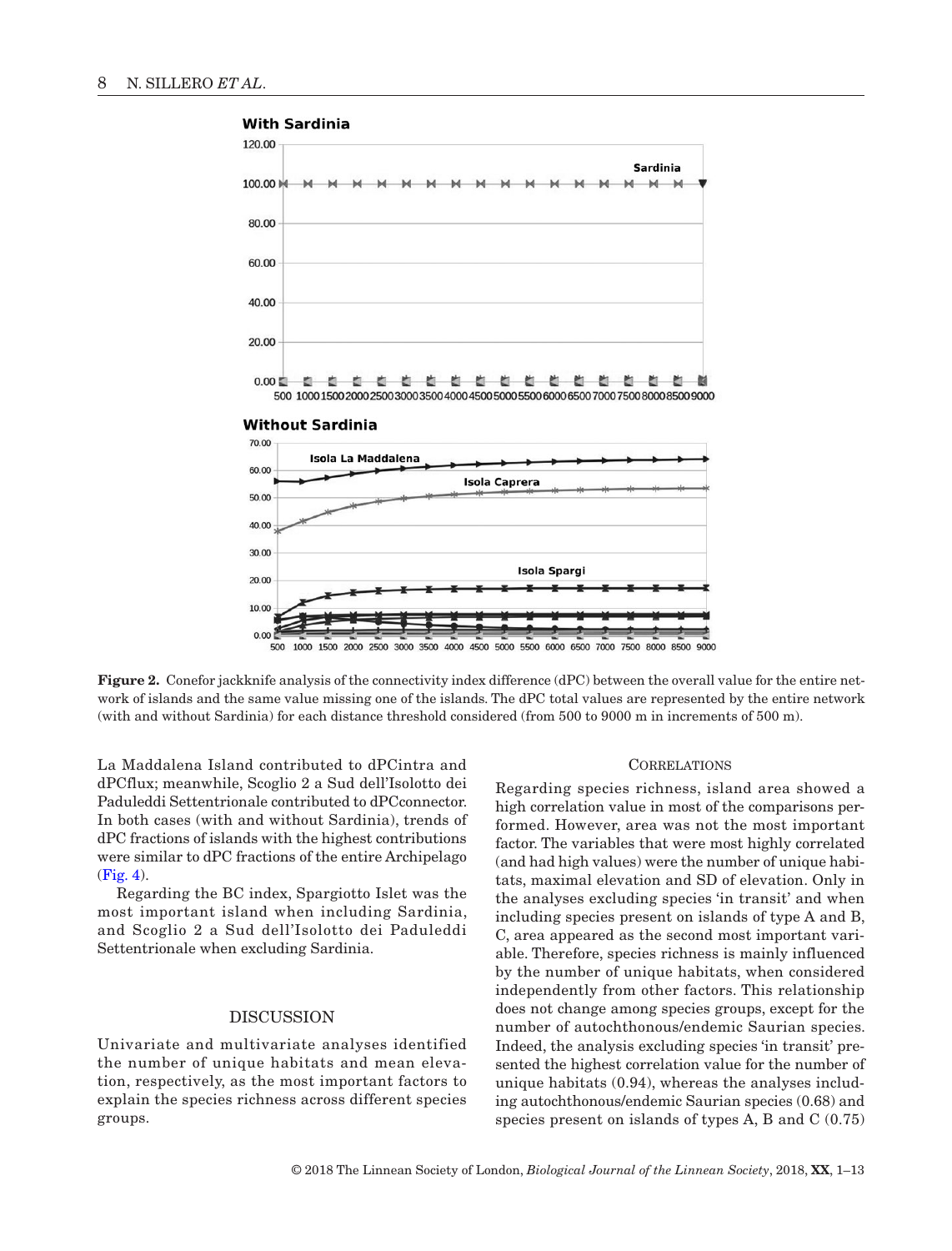

**Figure 3.** Partitioning of the importance values of dPC index into three fractions (dPCintra + cPCflux + dPCconnector) for the entire network (with and without Sardinia), represented as a percentage of the dPC total values (i.e. dPC values 100%). See main text for details.

yielded the lowest values ([Table 2](#page-5-0)). The rest of the comparisons showed values between 0.91 and 0.93. Species 'in transit' and small islands (types A, B and C) are the elements that contribute to maintain the network connectivity and endemicity of the Archipelago as stepping stones (see connectivity analyses).

### generalized additive modelS

The multivariate analyses performed by the GAMs showed slightly different results [\(Table 3](#page-6-0)). All comparisons selected the same variables, although the most important ones were the SD of ruggedness, area, number of unique habitats, and mean elevation. Maximal elevation was not significant in all models.The model for the number of autochthonous species selected only three variables (SD of ruggedness, area and number of unique habitats), but only SD of ruggedness was significant. <span id="page-8-0"></span>However, even when the model for number of species present on islands of types A, B and C selected different variables (maximum and SD of ruggedness, area, and mean and maximal elevation), SD of ruggedness continued to represent the most important variable.

Other studies showed that area is not the only factor determining species richness ([Triantis &](#page-11-3) [Sfenthourakis, 2012\)](#page-11-3); elevation, habitat diversity, climate and isolation are also of great importance ([Russell](#page-11-1) *et al.*[, 2004](#page-11-1); [Kalmar & Currie, 2006;](#page-11-5) [Triantis](#page-11-6) *et al.*, [2008;](#page-11-6) [Okie & Brown, 2009\)](#page-11-2). However, better models can be obtained when including human-related variables ([Ficetola & Padoa-Schioppa, 2009](#page-11-22)). All these variables are related to the complexity of islands [\(Triantis](#page-11-23) *et al.*[, 2003](#page-11-23), [2005\)](#page-11-24). 'Simple' islands, with low elevation gradient and low habitat diversity, can host very few species. Thus, bigger islands, which are in general characterized by higher elevation and, consequently,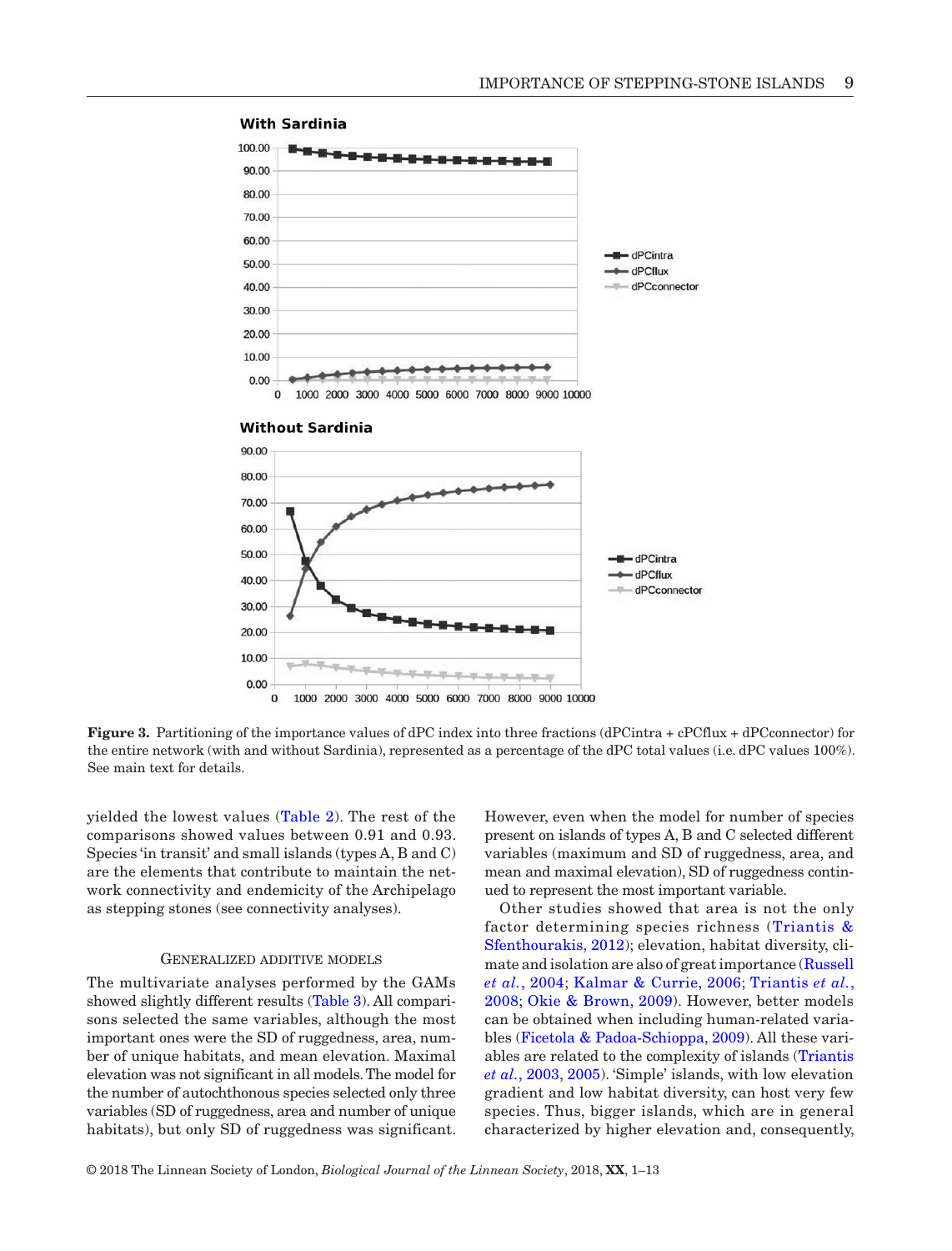

**With Sardinia** 

**Figure 4.** Partitioning of the importance values of dPC index into three fractions (dPCintra + cPCflux + dPCconnector) of the node with maximal values (with and without Sardinia). When including Sardinia, Sardinia had maximal values of dPCintra and dPCflux, and Caprera Island of dPCconnector. When excluding Sardinia, La Maddalena Island had maximal values of dPCintra and dPCflux, and Scoglio 2 a Sud dell'Isolotto dei Paduleddi Settentrionale of dPCconnector.

are topographically more complex, are therefore able to host a greater diversity of habitats and a greater species diversity [\(Triantis & Sfenthourakis, 2012](#page-11-3)).

#### CONNECTIVITY ANALYSES

The connectivity analyses presented an obvious result. Sardinia obtained the highest connectivity value, close to the possible maximum. The network connectivity was dominated by the internal connectivity of Sardinia and by Caprera Island, but of much less importance. The very large size of Sardinia in comparison to the islands of the La Maddalena Archipelago hid a more informative picture. Sardinia was the main source of all species of the system. Therefore, when excluding Sardinia from the analyses, La Maddalena, Caprera <span id="page-9-0"></span>and Spargi islands emerged as the islands contributing the most to the global connectivity of the network. Connectivity fractions depended on distance. Internal and flux connectivity showed opposite patterns: patch characteristics lost influence when distance increased, being more important than the dispersal capacity of the network. From a certain distance threshold, the characteristics of the islands became less important, and the dispersal capacities of the species became the main factor that explained the connectivity of the whole network. As a result, the contribution of each island to the connectivity among islands decreased continuously with distance. However, the most 'central' islands in terms of connectivity were not the largest ones. Small islands were very important stepping stones in order to maintain the general connectivity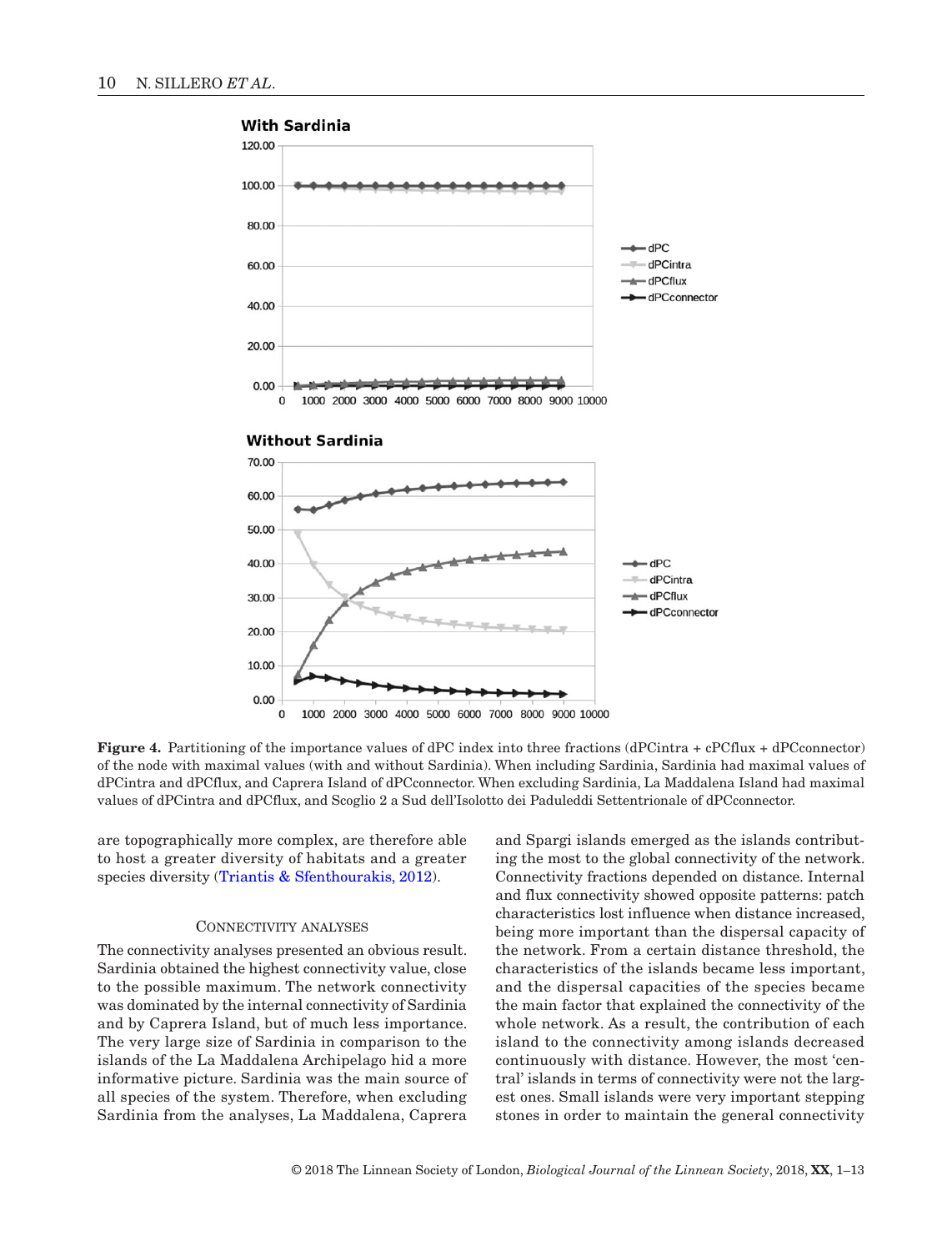and number of endemisms of the network. Despite being small islands, they hosted endemic species (e.g. *E. europaea*, *P. tiliguerta*).

Conefor results corroborated the correlation and GAM analyses, as connectivity depended on the largest islands. Islands with higher connectivity should receive more species and should have greater species richness ([Visconti & Elkin, 2009](#page-11-25)). In fact, islands with species 'in transit' obtained the highest correlation value with habitat diversity. Likewise, small islands (types A, B and C) presented different correlation and GAM results, related to a lower connectivity capacity.

To our knowledge, this is the first time that Conefor has been used to analyse the connectivity of an island group. Conefor has been used successfully to analyse the connectivity among amphibian ponds ([Ribeiro](#page-11-26) *et al.*[, 2011](#page-11-26)), forests ([Saura](#page-11-27) *et al.*, 2011), and in the process of colonization of newly burnt areas by birds [\(Zozaya, Brotons & Saura, 2012\)](#page-11-28). Other studies used similar approaches to analyse connectivity among lizard populations [\(Rödder](#page-11-29) *et al.*, 2016).

Together with the novelty on the methods presented in this work, our sampling was complete and exhaustive. This is of great relevance because these groups of terrestrial vertebrates are characterized by secretive behaviour. To our knowledge, few studies have used amphibians and reptiles as models to analyse island biogeography and connectivity (e.g. [Thornton](#page-11-30) *et al.*, 2002; [Barrett, Wait & Anderson,](#page-10-6) [2003](#page-10-6); [Ficetola](#page-11-31) *et al.*, 2014).

#### Final remarkS

The present study presents some limitations: (1) the total number of species richness per island is low; (2) islands with similar low species richness can have different species composition and different natural history; and (3) islands are inhabited by species with different dispersal capacity (for most species, the dispersal capacity is unknown). However, all these limitations do not hamper to obtain robust results, because the study system comprises numerous islands of different sizes and characteristics. In fact, there are several islands with very small size and no species, creating a gradient from islands with many species to islands without species. Moreover, although the total number of species is seemingly low, we have to take into account, as already mentioned above, that we are dealing with non-flying terrestrial vertebrates. Our results confirmed that species richness is driven by variables related to island complexity and not simply to area. Habitat diversity and topographical complexity (elevation and ruggedness) provide more information than simply area. The most interesting result of the present work is the role played by small islands, which are essential to maintain the network connectivity and endemicity of the Archipelago.

## ACKNOWLEDGEMENTS

We thank Oliver Hawlitschek and two anonymous reviewers for their helpful comments. N.S. is supported by an Investigador da Fundação para a Ciência e a Tecnologia (IF) contract (IF/01526/2013) by Fundação para a Ciência e Tecnologia (FCT, Portugal). Fieldwork has been supported by the Parco Nazionale dell'Arcipelago di La Maddalena and the Natural History Museum of the University of Florence. We also thank all colleagues of the Parco Nazionale dell'Arcipelago di La Maddalena for their help during field activity. Permits to study protected species were issued by the Italian Ministero dell'Ambiente e della Tutela del Territorio e del Mare (Ufficio Prottocollo DPN 0017564 12/08/2010 and 0044068 04/12/2012). We thank Michel Delauguerre and Pietro Lo Cascio for their help during some of the field work sessions.

## **REFERENCES**

- <span id="page-10-6"></span>**Barrett K, Wait DA, Anderson WB. 2003.** Small island biogeography in the Gulf of California: lizards, the subsidized island biogeography hypothesis, and the small island effect. *Journal of Biogeography* **30:** 1575–1581.
- <span id="page-10-2"></span>**Biondi E, Bagella S. 2005.** Vegetazione e paesaggio vegetale dell'arcipelago di La Maddalena (Sardegna nord-orientale). *Fitosociologia* **42:** 3–99.
- <span id="page-10-1"></span>**Bocchieri E. 1992.** Flora of the small islands of the archipelago of Maddalena (north-eastern Sardinia) and floristic contributions regarding some of the main islands of the Archipelago. *Flora Mediterranea* **2:** 33–64.
- <span id="page-10-5"></span>**Borri M, Agnelli P, Cesaraccio G, Corti C, Finotello P, Lanza B, Tosini G. 1988.** Preliminary notes on the herpetofauna of the satellite islands of Sardinia. *Bollettino Società Sarda di Scienze Naturali* **26:** 149–165.
- <span id="page-10-0"></span>**Cesaraccio G. 1990.** *Flora dell'arcipelago di la maddalena I. Quaderni naturalistici di Italia nostra 1*. La Maddalena: Paolo Sorba Editore.
- <span id="page-10-4"></span>**Cesaraccio G, Lanza B. 1984.** Nuovi dati sull'erpetofauna dell'arcipelago della Maddalena (Sardegna NE). *Bollettino Società Sarda di Scienze Naturali* **23:** 137–143.
- <span id="page-10-3"></span>**Corti C, Biaggini M, Delaugerre M, Lo Cascio P. 2014.** New data on the herpetofauna of the National Park "Arcipelago di La Maddalena" (NE Sardinia, Italy). In: Capula M, Corti C, eds. *Scripta Herpetologica. Studies on Amphibians and Reptiles in honour of Benedetto Lanza. Monografie Societas Herpetologica Italica - III. Collana le Scienze*, *Vol.* **19**. Latina: Edizioni Belvedere, 55–62.